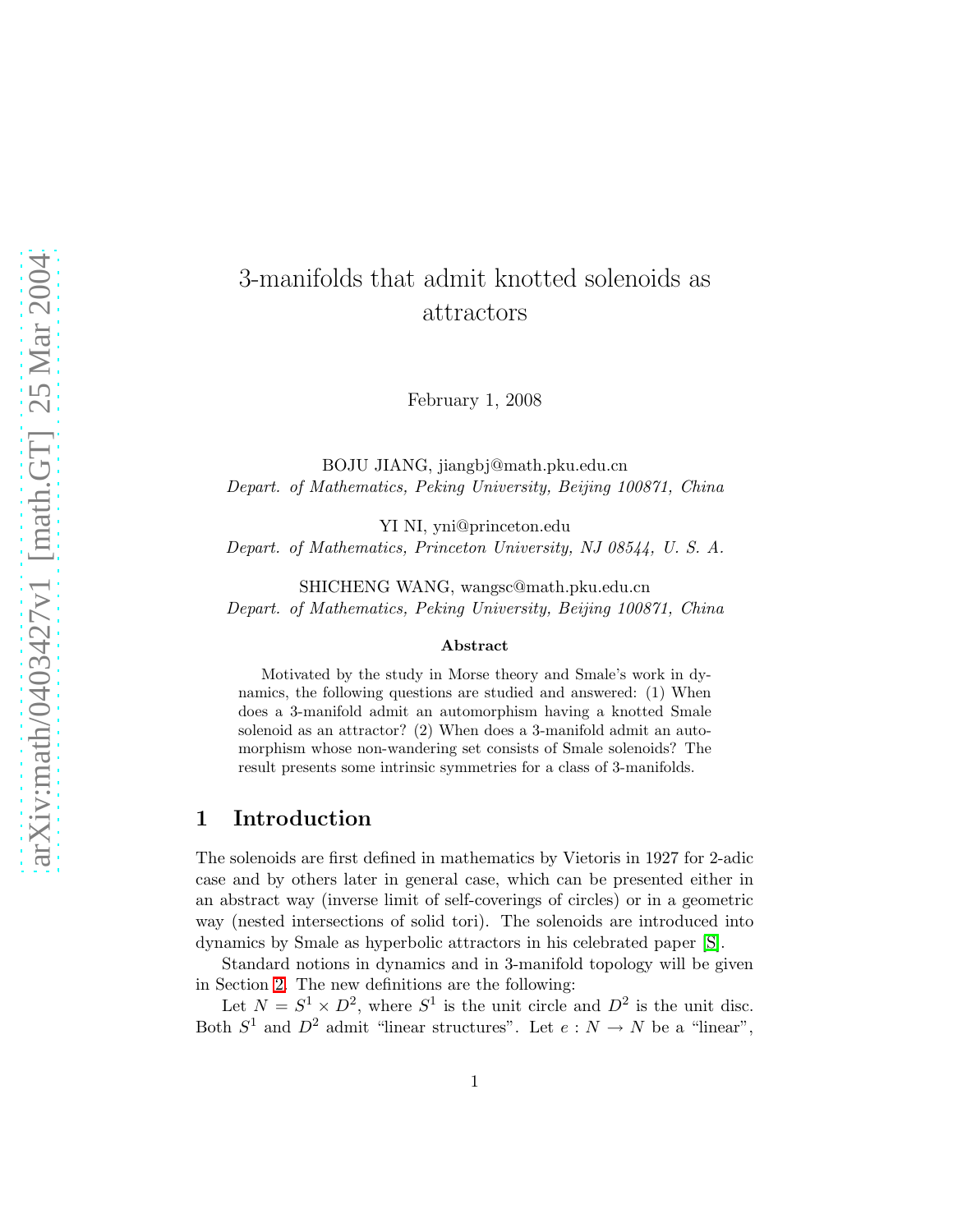$D^2$ -level-preserving embedding such that (a)  $e(S^1 \times *)$  is a w-string braid in N for each  $* \in D^2$ , where  $w > 1$  in an integer; (b) for each  $\theta \in S^1$ , the radius of  $e(\theta \times D^2)$  is  $1/w^2$ .

**Definition.** Let M be a 3-manifold and  $f : M \to M$  be a diffeomorphism. If there is a solid torus  $N \subset M$  such that  $f|N$  (resp.  $f^{-1}|N$ ) conjugates  $e: N \to N$  above, we call  $S = \bigcap_{h=1}^{\infty} f^h(N)$  (resp.  $S = \bigcap_{h=1}^{\infty} f^{-h}(N)$ ) a Smale solenoid, which is a hyperbolic attractor (resp. repeller, or negative attractor) of  $f$ , and we also say  $M$  admits  $S$  as a Smale solenoid attractor and N is a defining solid torus of S.

Smale solenoid in the above definition carries more information than a solenoid as a topological space. It also carries the information of braiding of  $e(N)$  in N and the knotting and framing of N in M, in addition to the information that it is a hyperbolic attractor of a diffeomorphism  $f : M \to M$ .

<span id="page-1-1"></span>Say a Smale solenoid  $S \subset M$  is *trivial*, if the core of a defining solid torus N bounds a disc in  $M$ , otherwise we say S is knotted.

**Theorem 1.** Suppose M is a closed orientable 3-manifold. There is a diffeomorphism  $f : M \to M$  such that the non-wandering set  $\Omega(f)$  contains a knotted Smale solenoid IF and ONLY IF the manifold M has a lens space  $L(p,q)$ , with  $p \neq 0, \pm 1$ , as a prime factor.

<span id="page-1-0"></span>**Theorem 2.** Suppose M is a closed orientable 3-manifold. There is a diffeomorphism  $f : M \to M$  with the non-wandering set  $\Omega(f)$  a union of finitely many Smale solenoids, IF and ONLY IF the manifold M is a lens space  $L(p,q), p \neq 0.$ 

Moreover for the IF part, the  $\Omega(f)$  can be chosen to be two explicit  $(p+1)$ adic solenoids,  $p + 1 \neq 0, \pm 1$ .

Corollary. The diffeomorphism f constructed in the IF part of Theorem [2](#page-1-0) is  $\Omega$ -stable, but is not structurally stable.

#### Motivations of the results

#### From Morse theory

Let  $f: M \to R$  be a non-degenerate Morse function. Then the gradient vector field gradf is a dynamical system on M with hyperbolic  $\Omega(\text{grad} f)$ . An important aspect of Morse theory is to use the global information of the singularities of f, or equivalently, the information of  $\Omega(\text{grad } f)$ , to provide topological information of the manifold  $M$ . The classical examples are: if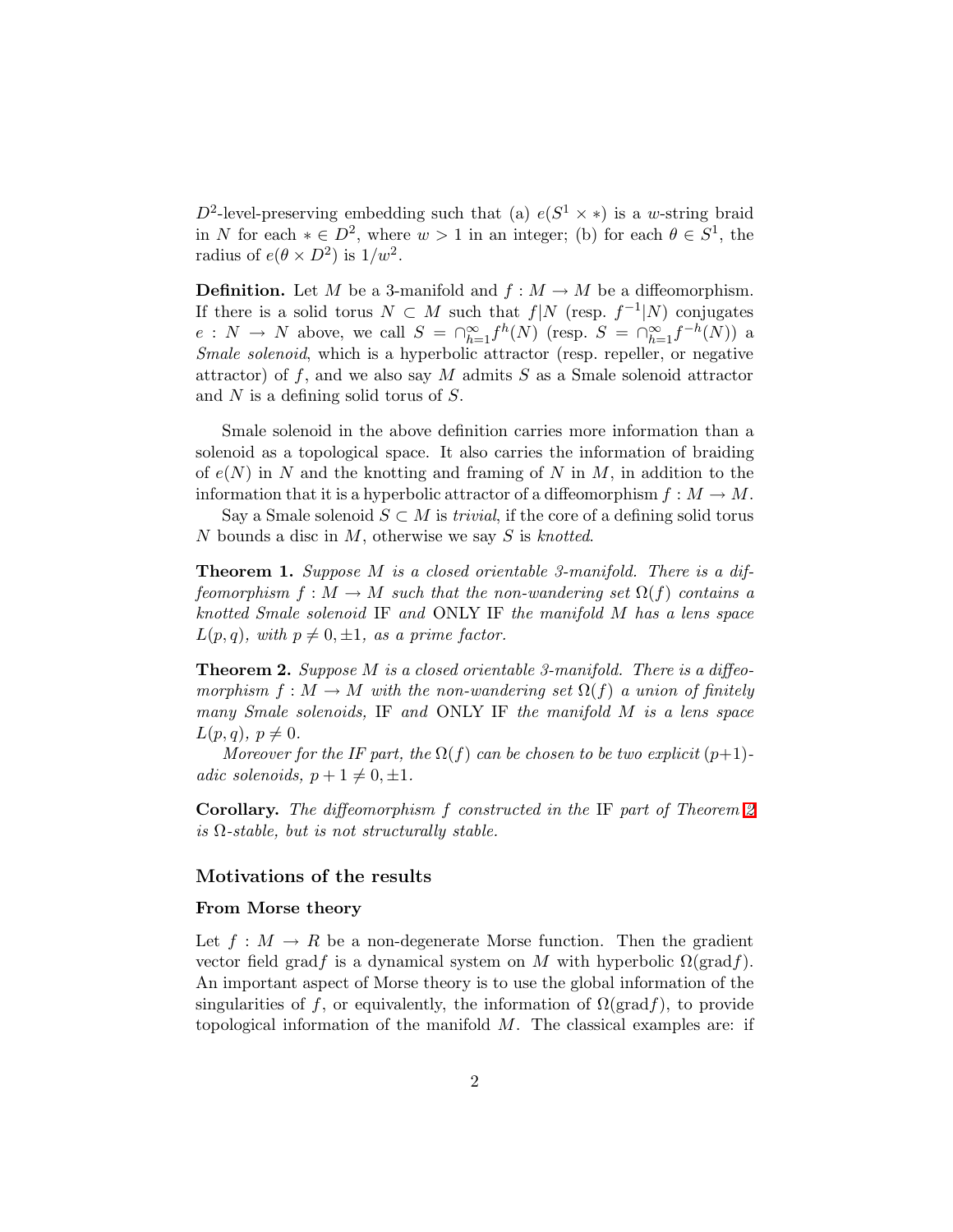$\Omega(\text{grad} f)$  consists of two points, then M is the sphere by Reeb in 1952 [\[R\]](#page-15-1), and if  $\Omega(\text{grad } f)$  consists of three points, then M is a projective plane like manifold of dimension 2, 4, 8 or 16 proved by Eells and Kuiper in 1961 [\[EK\]](#page-14-0). The ONLY IF part of Theorems [1](#page-1-1) and [2](#page-1-0) are results of this style.

#### From dynamics of Smale's school

In [\[S\]](#page-15-0), for a diffeomorphism  $f : M \to M$ , Smale introduced the Axiom A, the strong transversality condition and the no cycle condition for  $\Omega(f)$ . Important results in the dynamics school of Smale are the equivalences between those conditions and various stabilities. For an Axiom A system  $f$ , Smale proved (Spectral Decomposition Theorem)  $\Omega(f)$  can be decomposed into the so-called basic sets. He posed several types of basic sets: (a) Zero dimensional ones such as isolated points and Smale Horse Shoe; (b) Anosov maps and maps derived from Anosov; (c) expansive ones such as Smale solenoids.

All those results and notions need examples to testify. Most known examples are local. It is natural to ask a global question where topology and dynamics interact: For which manifold M, is there an  $f : M \to M$  such that all the basic sets of  $\Omega(f)$  belong to a single type above?

There is no restriction when  $\Omega(f)$  is zero dimensional. The answer to the question for Anosov map was given by Porteous in 1974 [\[Po\]](#page-15-2). The ONLY IF part of Theorem [2](#page-1-0) gives an answer about Smale solenoids for 3-manifolds. The Corollary also provides 3-dimensional global examples to testify the notions of stability.

We would also like to point out that there are many nice results on the interplay of topology and dynamics, mostly for flows. See  $[F]$ ,  $[Su]$  and  $[T]$ for examples.

#### Searching symmetries of manifolds with stability.

A manifold M admitting a dynamics f such that  $\Omega(f)$  consists of two hyperbolic attractors presents a symmetry of the manifold with certain stability. The sphere, the simplest closed manifold, admits a hyperbolic dynamics f such that  $\Omega(f)$  consists of exactly two points, one is a source, and the other is a sink. The attractors in this example are the simplest in three senses: (1) The topology of the attractors are trivial, (2) the embedding of attractors into the manifolds are trivial,  $(3)$  the restriction of the dynamics f on the attractors are trivial. The IF part of Theorem [2](#page-1-0) and the Corollary show more manifolds with such symmetry when we consider more complicated attractors suitably embedded into the manifolds.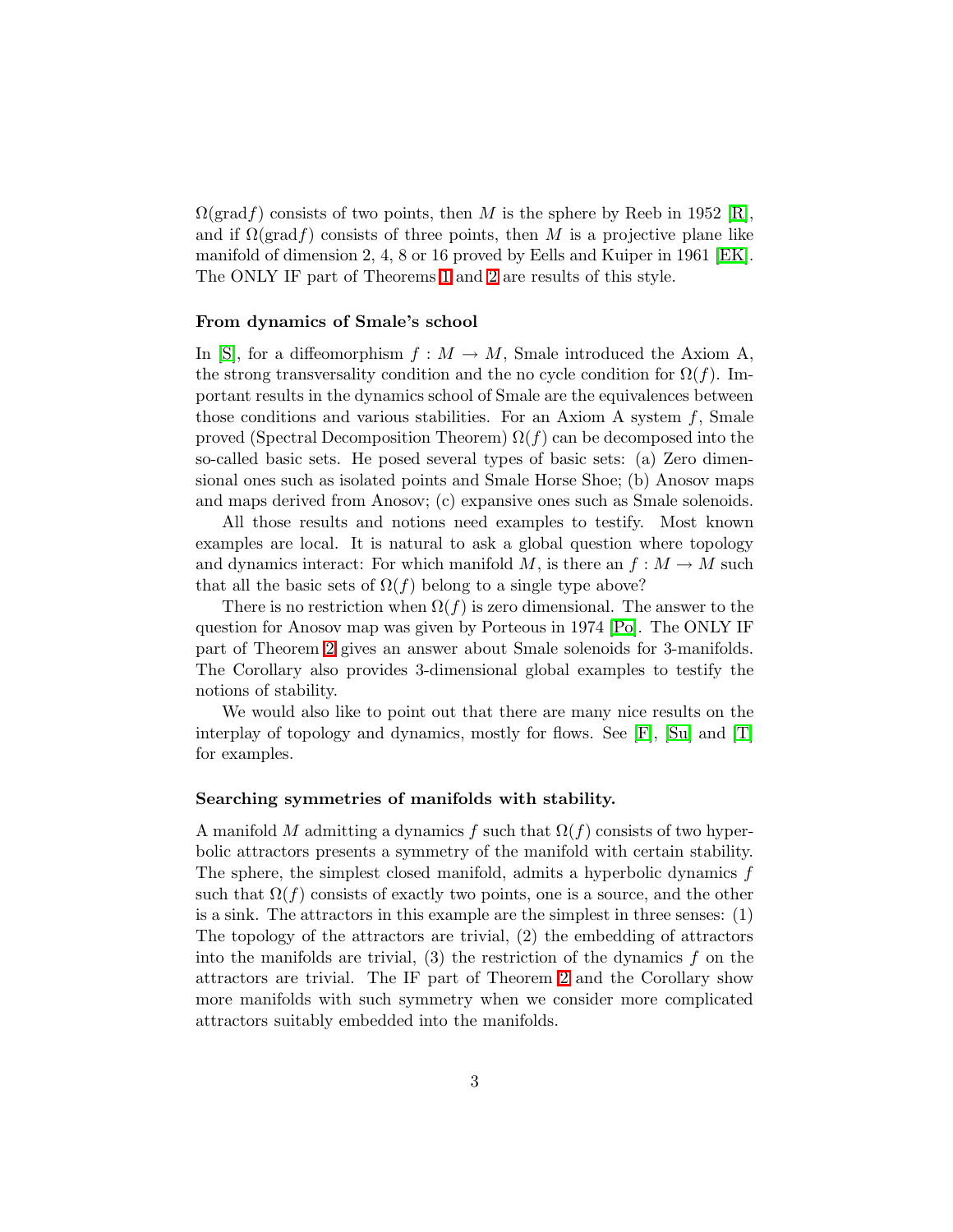Indeed we believe that many more 3-manifolds admit such symmetries if we replace the Smale solenoid by its generalization, the so-called Smale-Williams solenoid [\[W\]](#page-15-5) (the name is suggested in [\[Pe\]](#page-15-6)).

#### The structure of the paper

For the convenience of the readers from both dynamics and 3-manifold topology, we list the needed notions and facts in dynamics and in 3-manifold topology in Section [2.](#page-3-0) Sections [3,](#page-5-0) [4](#page-8-0) and [5](#page-13-0) are devoted respectively to the proofs of the ONLY IF parts of Theorems [1](#page-1-1) and [2,](#page-1-0) the IF parts of Theorems [1](#page-1-1) and [2,](#page-1-0) and the Corollary. Most notions in dynamics mentioned in Section [2](#page-3-0) are only used in Section [5.](#page-13-0) To the authors, the most interesting part of the paper is the discovery of the IF part of Theorem [2](#page-1-0) and its explicit constructive proof. Since such an explicit constructive proof is difficult to generalize to the case of Smale-Williams solenoids, we wonder if there is an alternative proof for the IF part of Theorem [2.](#page-1-0)

## <span id="page-3-0"></span>2 Notions and facts in dynamics and in 3-manifold topology

#### From Dynamics

Everything in this part can be found in [\[Ni\]](#page-15-7), unless otherwise indicated.

Assume  $f : M \to M$  is a diffeomorphism of a compact *n*-manifold M.

An *invariant set* of f is a subset  $\Lambda \subset M$  such that  $f(\Lambda) = \Lambda$ . A point  $x \in M$  is non-wandering if for any neighborhood U of x,  $f^{n}(U) \cap U \neq \emptyset$  for infinitely many integers n. Then  $\Omega(f)$ , the non-wandering set of f, defined as the set of all non-wandering points, is an  $f$ -invariant closed set. A set  $\Lambda \subset M$  is an *attractor* if there exists a closed neighborhood U of  $\Lambda$  such that  $f(U) \subset \text{Int } U, \ \Lambda = \bigcap_{h=1}^{\infty} f^h(U)$ , and  $\Lambda = \Omega(f|U)$ .

Say f is structurally stable if all diffeomorphisms  $C^1$ -close to f are conjugate to f. Say f is  $\Omega$ -stable if all diffeomorphisms  $C^1$ -close to f preserve the structure of  $\Omega(f)$ .

A closed invariant set  $\Lambda$  of f is hyperbolic if there is a continuous finvariant splitting of the tangent bundle  $TM_\Lambda$  into stable and unstable bun- $\operatorname{dles}~E^s_\Lambda\oplus E^u_\Lambda$  with

$$
\begin{aligned} &\|Df^m(v)\|\le C\lambda^{-m}\|v\| \quad \forall v\in E^s_\Lambda,\, \forall m>0,\\ &\|Df^{-m}(v)\|\le C\lambda^{-m}\|v\| \quad \forall v\in E^u_\Lambda,\, \forall m>0, \end{aligned}
$$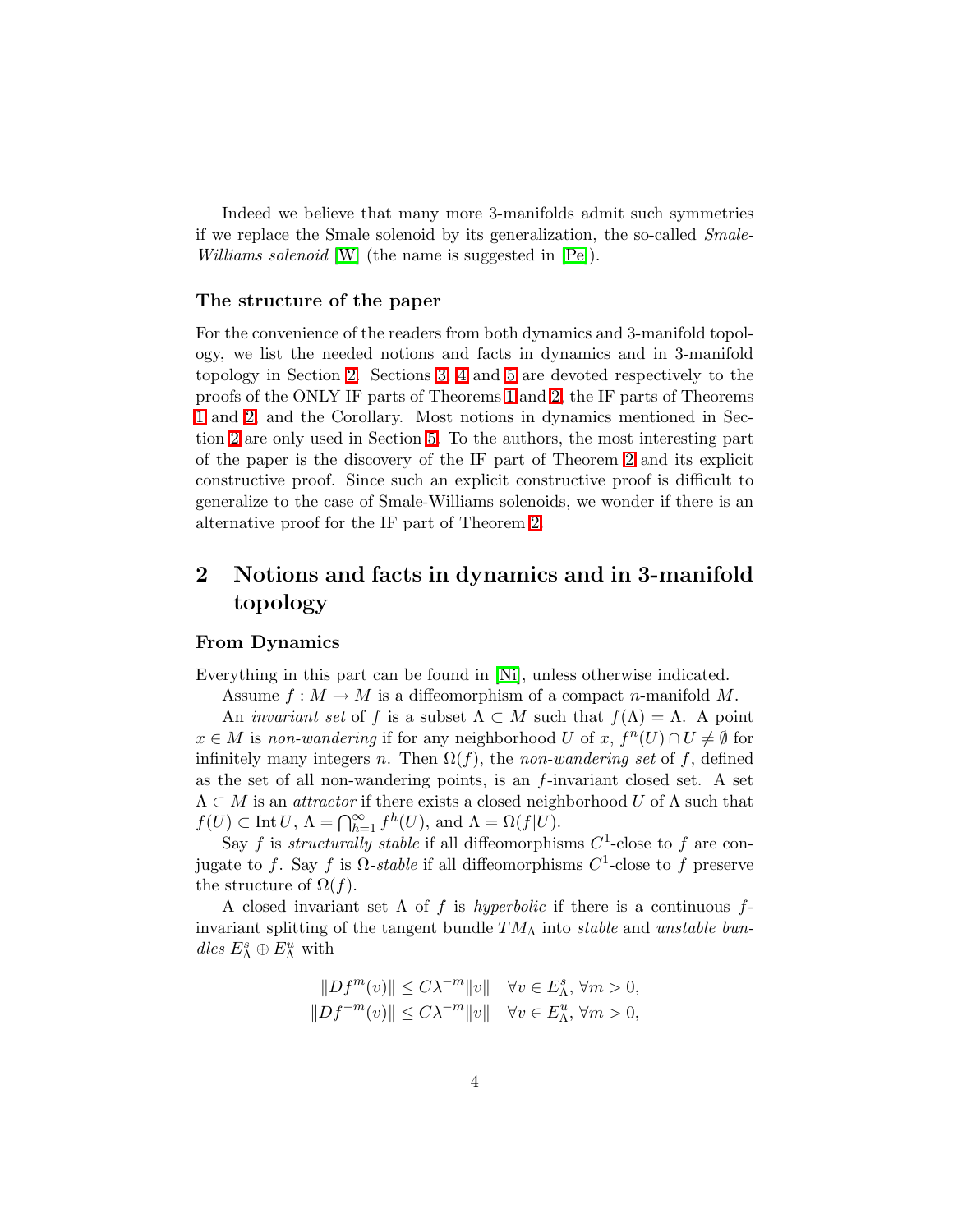for some fixed  $C > 0$  and  $\lambda > 1$ .

THE AXIOM A. The diffeomorphism  $f : M \to M$  satisfies Axiom A if (a) the non-wandering set  $\Omega(f)$  is hyperbolic; and (b) the periodic points of f are dense in  $\Omega(f)$ .

SPECTRAL DECOMPOSITION THEOREM. For  $f : M \to M$  satisfying Axiom A,  $\Omega(f)$  can be decomposed in a unique way into finitely many disjoint sets  $B_1, ..., B_k$ , so that each  $B_i$  is closed, f-invariant and contains a dense f-orbit.

The  $B_i$  in the decomposition above are usually referred to as *basic sets*.

STABLE MANIFOLD THEOREM. Suppose  $\Omega(f)$  is hyperbolic. Then for each  $x \in \Omega(f)$ , the sets  $W^s(x, f) = \{y \in M | \lim_{j \to \infty} d(f^j(y), f^j(x)) =$ 0} and  $W^u(x, f) = \{y \in M | \lim_{j \to \infty} d(f^{-j}(y), f^{-j}(x)) = 0\}$  are smooth, injective immersions of the  $E_x^s$  and  $E_x^u$  respectively. Moreover, they are tangent to  $E_x^s$  and  $E_x^u$  at x respectively.

 $W<sup>s</sup>(x, f)$  and  $W<sup>u</sup>(x, f)$  in the theorem are known as the *stable and un*stable manifold of f at x.

THE STRONG TRANSVERSALITY CONDITION. For all  $x, y \in \Omega(f)$ , the stable and unstable manifolds,  $W^s(x, f)$  and  $W^u(y, f)$ , are transverse.

THE NO CYCLE CONDITION. An *n*-cycle of Axiom A system is a sequence of basic sets  $\Omega_0, \Omega_1, ..., \Omega_n$  with  $\Omega_0 = \Omega_n$  and  $\Omega_i \neq \Omega_j$  otherwise, and such that  $W^u(\Omega_{i-1}) \cap W^s(\Omega_i) \neq \emptyset$ . An Axiom A system satisfies the no-cycle condition if it has no n-cycle for all  $n \geq 1$ .

STABILITY THEOREM. (See the survey paper [\[Ha\]](#page-15-8)) (a) the Axiom A and the strong transversality condition of  $\Omega(f)$  are equivalent to the structural stability of f. (b) the Axiom A and the no cycle condition of  $\Omega(f)$  are equivalent to the  $\Omega$ -stability of f.

#### From 3-manifold theory

Everything in this part can be found in [\[He\]](#page-15-9), unless otherwise indicated.

Let  $M$  be a 3-manifold and  $S$  an embedded 2-sphere separating  $M$ . Let  $M_1$  and  $M_2$  be the two 3-manifolds obtained by splitting M along S and capping-off the two resulting 2-sphere boundary components by two 3-cells. Then M is a connected sum of  $M_1$  and  $M_2$ , written  $M_1 \# M_2$ .

A 3-manifold  $M \neq S^3$  is *prime* if  $M = M_1 \# M_2$  implies one of  $M_1, M_2$ is  $S^3$ .

Let  $F$  be a connected compact 2-sided surface properly embedded in M. F is said to be *compressible* if either  $F$  bounds a 3-ball, or there is an essential, simple closed curve on  $F$  which bounds a disk in  $M$ ; otherwise,  $F$ is said to be incompressible.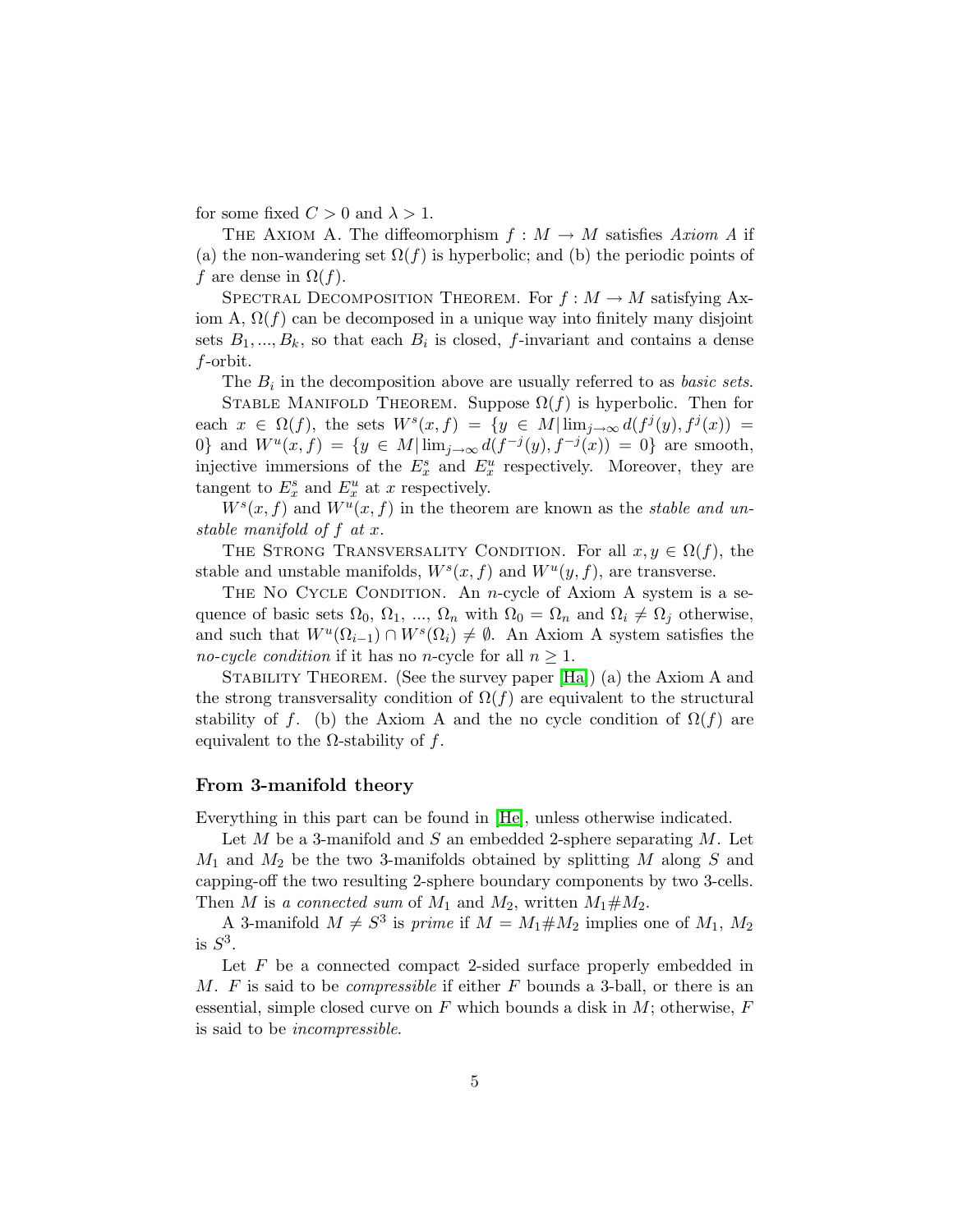The following three results in 3-manifold topology are fundamental.

Kneser-Milnor's Prime Decomposition Theorem. Every closed orientable 3-manifold  $M \neq S^3$  can be expressed as a connected sum of a finite number of prime factors. Furthermore, the decomposition is unique up to order and homeomorphism.

HAKEN'S FINITENESS THEOREM. Let  $M$  be a compact orientable 3manifold. Then the maximum number of pairwise disjoint, non-parallel, closed connected incompressible surfaces in  $M$ , denoted by  $h(M)$ , is a finite integer  $\geq 0$ .

PAPAKYRIAKOPOULOS'S LOOP THEOREM. Let M be a compact orientable 3-manifold and  $S \subset M$  a closed orientable surface. If the homomorphism  $i_* : \pi_1(S) \to \pi_1(M)$  induced by the embedding  $i : S \to M$  is not injective, then there is an embedded disc  $D \subset M$  such that  $D \cap S = \partial D$ and  $\partial D$  is an essential circle in S.

For the definition of the *lens space*  $L(p,q)$ , see Section [4.](#page-8-0)

## <span id="page-5-0"></span>3 Proof of the ONLY IF parts of Theorems [1](#page-1-1) and [2](#page-1-0)

We first prove the ONLY IF part of Theorem [1.](#page-1-1)

*Proof.* Suppose  $f : M \to M$  has a knotted Smale solenoid S as an attractor. Then  $S = \bigcap_{h=1}^{\infty} f^h(N)$ , and  $\overline{M-N} \subset M - f(N)$ , where N is a defining solid torus of S.

Since f is a global homeomorphism,  $\overline{M-N}$  and  $\overline{M-f(N)}$  are homeomorphic.

Suppose first that  $\partial \overline{M} - \overline{N}$  is an incompressible surface in  $\overline{M} - \overline{N}$ . By Haken's Finiteness Theorem,  $h(M)$ , the maximum number of pairwise disjoint, non-parallel, closed incompressible surfaces in  $M$ , is a finite integer. Since the winding number w of  $f(N)$  in N is > 1,  $\partial \overline{M} - N$  is incompressible in  $N - f(N)$  and is not parallel to  $\partial M - f(N)$ . It follows that for any set F of disjoint, non-parallel, incompressible surfaces of  $\overline{M-N}$ ,  $\partial \overline{M-f(N)} \cup F$ is a set of disjoint non-parallel closed incompressible surfaces in  $M - f(N)$ . Hence  $h(M - f(N))$  is larger than  $h(\overline{M - N})$ , which contradicts the fact that  $\overline{M-N}$  and  $\overline{M-f(N)}$  are homeomorphic.

By the last paragraph,  $\partial \overline{M} - \overline{N}$  is compressible in  $\overline{M} - \overline{N}$ . This means there is a properly embedded disc  $(D, \partial D) \subset (\overline{M} - \overline{N}, \partial \overline{M} - \overline{N})$  such that  $\partial D$  is an essential circle in  $\partial N$ . Cutting  $\overline{M-N}$  along D, we get a 3manifold, denoted by  $M_1$ , with  $\partial M_1$  a 2-sphere containing two copies  $D_1$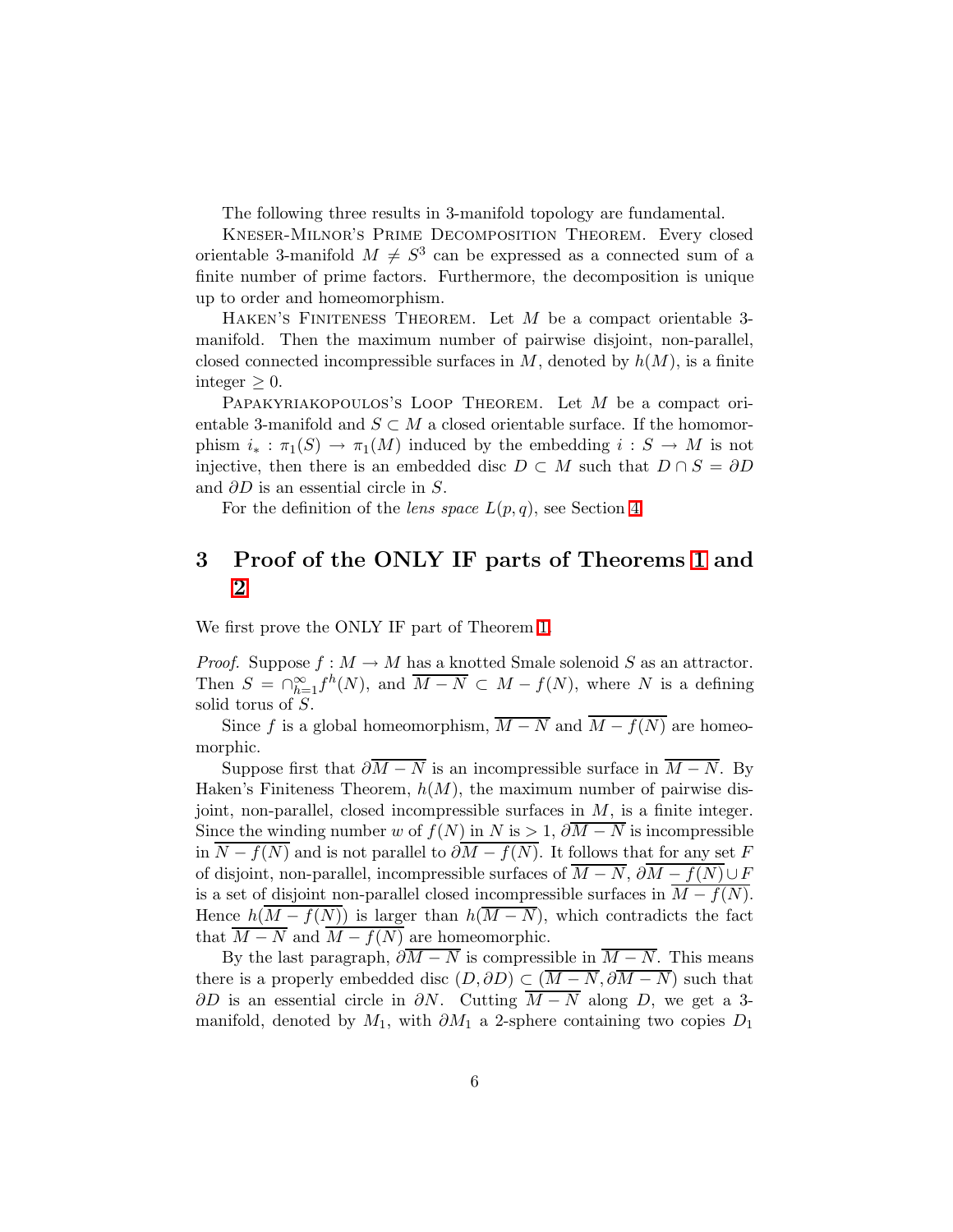and  $D_2$  of D. Let  $S_*$  be a boundary parallel 2-sphere in the interior of  $M_1$ . Now identifying  $D_1$  and  $D_2$ , we get back to  $\overline{M-N}$  and  $S_*$  separates a punctured solid torus from  $\overline{M-N}$ ; finally we glue back N with  $\overline{M-N}$  to get  $M, S_*$  separates a punctured lens space from  $M$ , i.e.,  $M$  contains a lens space  $L$  as a prime factor.

If  $L$  is  $S^3$ , then it is easy to see the core of N bounds a disc, which contradicts the assumption that S is knotted. If  $L = S^2 \times S^1$ , then N carries a generator  $\alpha$  of  $\pi_1(S^2 \times S^1) = Z$ . Since  $f(N)$  is a w-string braid in N, we have  $f_*(\alpha) = w\alpha$ . Since f is a homeomorphism,  $f_*$  is an isomorphism. Hence  $w = 1$ , and we reach a contradiction.

We have finished the proof of the ONLY IF part of Theorem [1.](#page-1-1)

We are going to prove the ONLY IF part of Theorem [2.](#page-1-0)

Suppose  $\Omega(f)$  is a union of Smale solenoids  $S_1, ..., S_n$ . Then for each  $i = 1, \ldots, n$ , it is known (more or less directly from the definition) that

 $\Box$ 

(i)  $f|S_i$  is hyperbolic and the periodic points of f are dense in  $S_i$ ;

(ii)  $S_i$  is an f-invariant closed set and there is a dense f-orbit in  $S_i$ .

Then f satisfies the Axiom A by (i). By Spectral Decomposition Theorem,  $\Omega(f)$  can be decomposed in a unique way into finitely many disjoint basic sets  $B_1, ..., B_k$ , so that each  $B_i$  is closed, f-invariant and contains a dense f-orbit.

By (ii), each  $S_i \subset B_l$  for some  $l = 1, ..., k$ . Then from the facts that  $S_i$ is an attractor of f (or of  $f^{-1}$ ) and that  $B_l$  contains a dense f-orbit, there is a point  $x \in \text{Int } U_i$  so that its f-orbit  $o(x)$  is dense in  $B_l$ , where  $U_i$  is a closed neighborhood of  $S_i$  mentioned in the definition of an attractor. Then it is clear that  $x \in \Omega(f|U_i)$ . Hence  $x \in S_i$ , thus  $B_l = o(x) \subset S_i$ , so we must have  $S_i = B_l$ . Hence each  $S_i$  is a basic set of  $\Omega(f)$  and in particular,  $\Omega(f)$ is a disjoint union of finitely many Smale solenoids.

<span id="page-6-0"></span>Now the ONLY IF part of Theorem [2](#page-1-0) follows from the following Lemma [1](#page-6-0) and Lemma [2.](#page-7-0)

**Lemma 1.** Suppose  $f : M \to M$  is a diffeomorphism and  $\Omega(f)$  is a disjoint union of finitely many Smale solenoids. Then  $\Omega(f)$  is a union of two solenoids, one is an attractor of f and the other is an attractor of  $f^{-1}$ .

Proof. Suppose

$$
\Omega(f) = S_1 \cup S_2 \cup \dots \cup S_n \qquad n \ge 1,\tag{1}
$$

is a disjoint union of solenoids, where either  $S_i = \bigcap_{h=1}^{\infty} f^h(N_i)$  if  $S_i$  is an attractor of f or  $S_i = \bigcap_{h=1}^{\infty} f^{-h}(N_i)$  if  $S_i$  is an attractor of  $f^{-1}$ . Without loss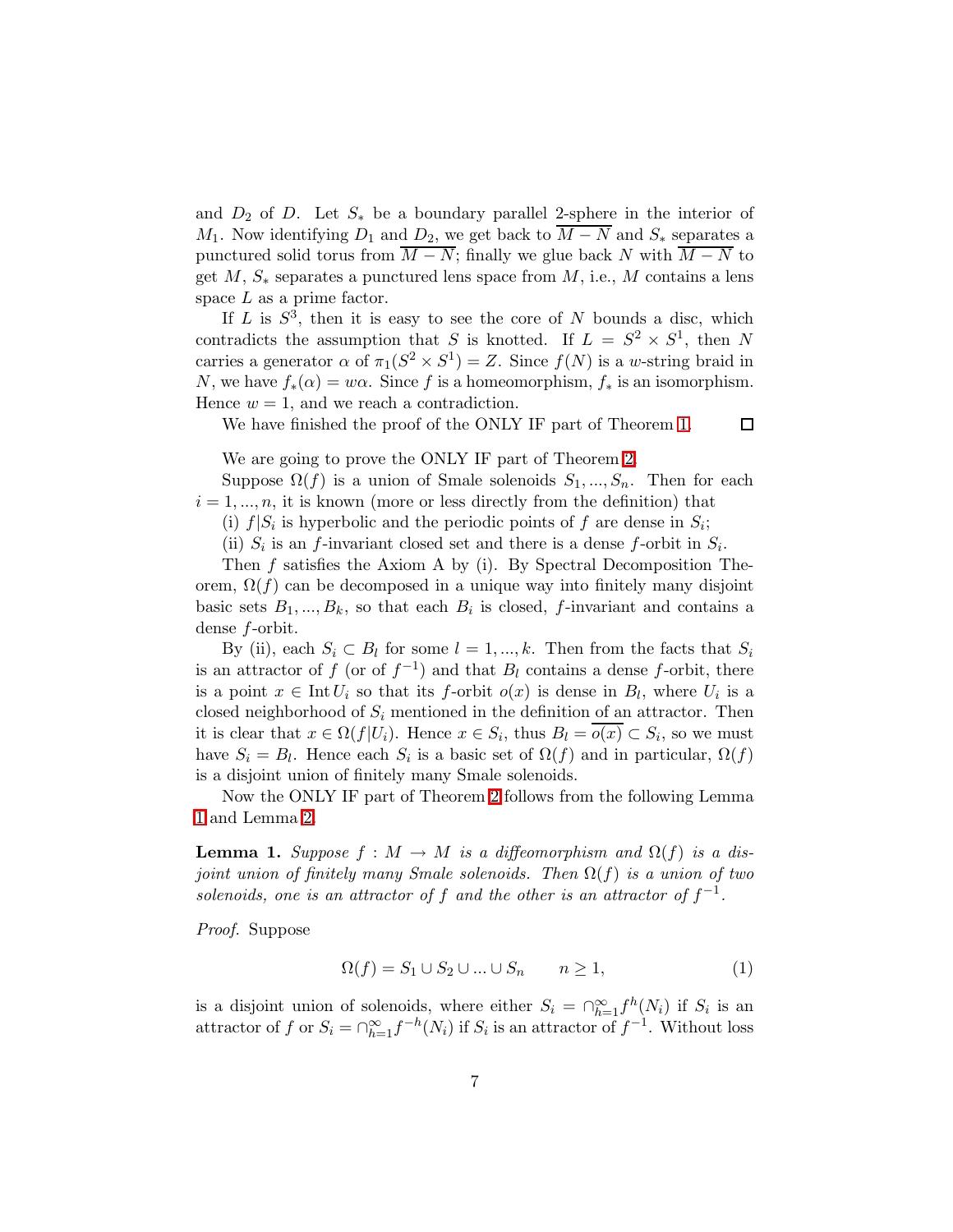of generality, we assume that the  $N_i$ 's have been chosen so that  $N_i \cap N_j = \emptyset$ if  $i \neq j$  (since  $S_i \cap S_j = \emptyset$  for  $i \neq j$ ), and some  $S_i$  is an attractor of f (otherwise replace f by  $f^{-1}$ ). Then by re-indexing if necessary we assume that  $S_1, ..., S_k$  are attractors of f and the remaining  $S_j$  are attractors of  $f^{-1}$ ; henceforth,  $k$  is the number of attracting solenoids. So we can assume

$$
f(N_i) \subset \text{Int } N_i, \qquad i = 1, \dots, k \le n,\tag{2}
$$

and

$$
f^{-1}(N_j) \subset \text{Int } N_j, \qquad j = k+1, ..., n. \tag{3}
$$

For  $i = 1, ..., k$ , let  $V_i = \bigcup_{h=1}^{\infty} f^{-h}(\text{Int } N_i)$ . Since f is a homeomorphism,  $V_i$  is open. Moreover

$$
V_i \cap V_j = \emptyset, \qquad 1 \le i < j \le k \tag{4}
$$

and

$$
f(V_i) = V_i,\tag{5}
$$

by the assumptions (2) and  $N_i \cap N_j = \emptyset$  for  $i \neq j$ .

First we suppose  $n = 1$ . Now Let  $Y_1 = M - \text{Int } N_1$ . Then  $Y_1$  is compact and  $f^{-1}(Y_1) \subset Y_1$  by (2). Therefore  $\Omega(f) = \Omega(f^{-1})$  intersects  $Y_1$ , which contradicts (1).

So  $n > 1$ . Suppose  $k > 1$ . Let  $Y_2 = M - \bigcup_{j=k+1}^n S_j$ . For each  $i = 1, ..., k$ ,  $V_i \subset Y_2$ .  $Y_2$  is connected, so it cannot be a disjoint union of  $k > 1$  open sets. Hence  $Y_3 = M - ((\bigcup_{j=k+1}^n S_j) \cup (\bigcup_{i=1}^k V_i))$  is not empty. Suppose  $x \in Y_3$ , since  $S_j$  is compact, we can choose  $N_j$  sufficiently small in order that  $x \notin \bigcup_{j=k+1}^n \text{Int } N_j$ . Then  $Y_4 = M - ((\bigcup_{j=k+1}^n \text{Int } N_j) \cup (\bigcup_{i=1}^k V_i))$  is compact and is not empty. By (3),(5), we have  $f(Y_4) \subset Y_4$ . Hence  $\Omega(f) \cap Y_4 \neq \emptyset$ , a contradiction.

We have proved that f has exactly one attractor. By the same reason  $f^{-1}$ also has exactly one attractor, therefore  $n = 2$  and the lemma is proved.  $\Box$ 

<span id="page-7-0"></span>**Lemma 2.** Let M be a closed orientable 3-manifolds. If  $f : M \to M$  is a diffeomorphism with  $\Omega(f)$  a union of two disjoint Smale solenoids, then M is a lens space and M is not  $S^2 \times S^1$ .

*Proof.* Suppose  $\Omega(f)$  is a union of two disjoint solenoids  $S_1$  and  $S_2$ . We may further assume that

$$
S_1 = \bigcap_{h=1}^{\infty} f^h(N_1), \qquad S_2 = \bigcap_{h=1}^{\infty} f^{-h}(N_2), \qquad N_1 \cap N_2 = \emptyset. \tag{6}
$$

We have  $\bigcup_{h=1}^{\infty} f^{-h}(\text{Int } N_1) = M - S_2$ . It follows that

$$
f^{n}(\partial N_2) \subset \text{Int } N_1, \quad M - N_1 \subset f^{n}(N_2) \quad \text{ for some large integer } n > 1. (7)
$$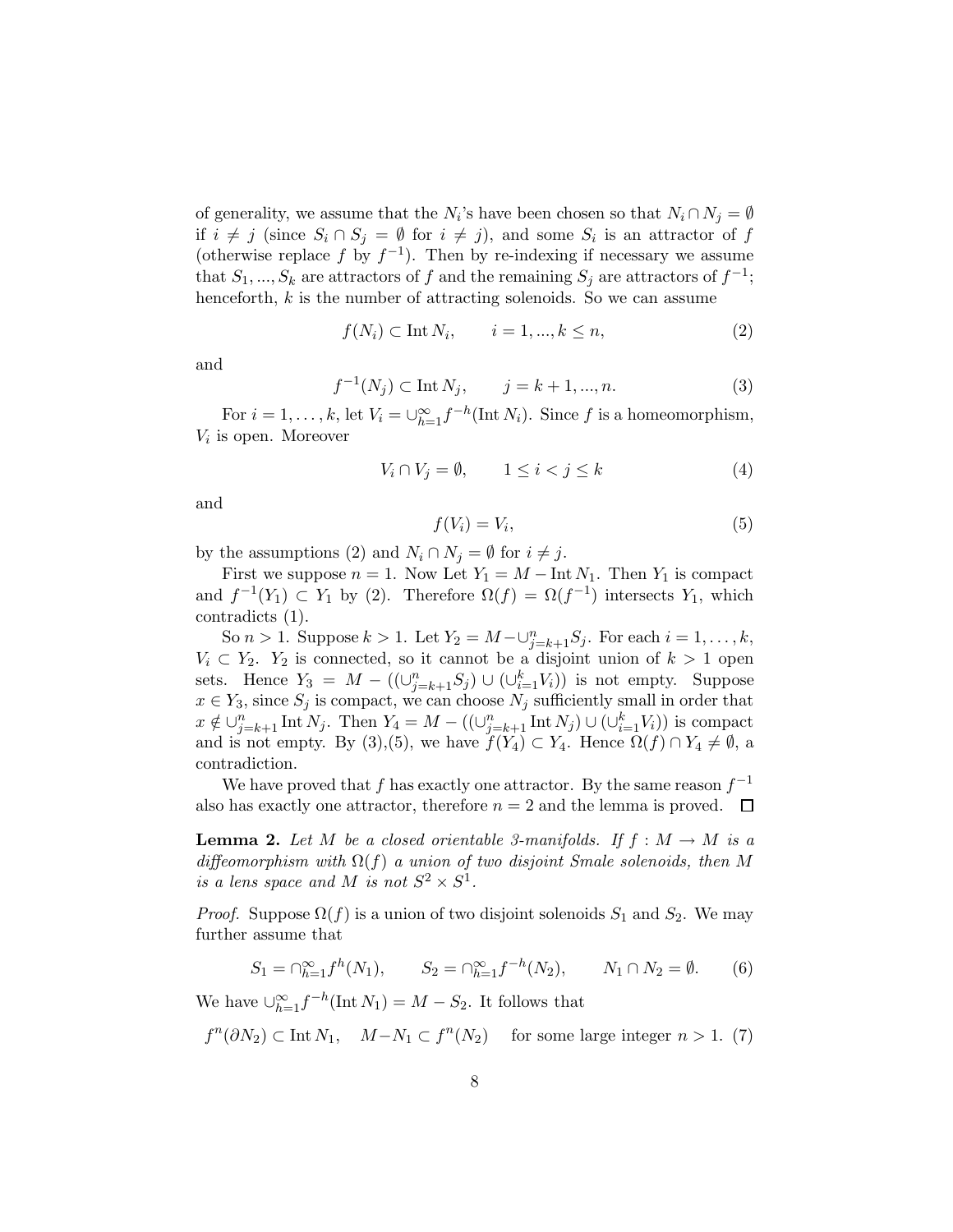Since  $H_2(N_1, Z) = 0$ ,  $\partial f^n(N_2)$  separates  $N_1$  into two parts Y' and Y'' with  $\partial Y' = \partial f''(N_2)$  and  $\partial Y''$  has two components.

The homomorphism  $i_* : \pi_1(\partial f^n(N_2)) \to \pi_1(N_1)$  induced by the embedding  $i : \partial f^{n}(N_2) \to N_1$  is not injective, since  $\pi_1(N_1) = Z$  and  $\pi_1(f^{n}(\partial N_2)) =$  $Z \oplus Z$ . By the Loop Theorem,  $\partial f^{n}(N_2)$  is compressible in  $N_1$ , that is, there is an embedded disc  $D \subset N_1$  such that  $D \cap \partial N_2 = \partial D$  and  $\partial D$  is an essential circle in  $\partial f^{n}(N_{2})$ . Since the solid torus  $N_{1}$  is irreducible, a standard argument shows that  $\partial f^{n}(N_2)$  bounds a solid torus N' in  $N_1$ , and therefore we have  $N' = Y'$ . Then by (7), we have

$$
M = (M - N_1) \cup_{\partial N_1} N_1 = M - N_1 \cup_{\partial N_1} Y'' \cup_{\partial f^n(N_2)} Y' = f^n(N_2) \cup_{\partial f^n(N_2)} N'.
$$
\n(8)

Hence M is obtained by identifying two solid tori  $f^{n}(N_2)$  and N' along their common boundary. So M is a lens space.

Since f is a homeomorphism,  $N'' = f^{-n}(N')$  is also a solid torus and M is obtained by identifying two solid tori  $N_2$  and  $N''$  along their boundary. Now  $f^{-1}(N_2)$  is a w-string braid in  $N_2, w > 1$ . That M is not  $S^2 \times S^1$  can be proved as before. □

## <span id="page-8-0"></span>4 Proof of the IF parts of Theorems [1](#page-1-1) and [2](#page-1-0)

Suppose M is the lens space  $L(p,q)$ , where  $p > 0$  and  $gcd(p,q) = 1$ . Then M is the union of two solid tori,  $M = N_1 \cup_{\varphi} N_2$ , where the gluing map  $\varphi : \partial N_2 \to \partial N_1$  is an orientation reversing homeomorphism. On each torus  $\partial N_i$ , pick a meridian-longitude pair, denoted  $\{\mu_i, \lambda_i\}$ , as basis of  $H_1(\partial N_i)$ . In  $\partial N_1$ ,  $\varphi(\mu_2)$  is the  $(p, q)$ -curve, that is  $\varphi(\mu_2) = p\lambda_1 + q\mu_1$ , while  $\varphi(\lambda_2) =$  $r\lambda_1 + s\mu_1$ , with  $ps - qr = 1$ . It is clear that in  $\partial N_1$  we have  $\varphi^{-1}(\mu_1)$  $p\lambda_2 - r\mu_2$  and  $\varphi^{-1}(\lambda_1) = -q\lambda_2 + s\mu_2$ . In Figure 1, the case of  $M = L(5, 2)$ and  $\begin{pmatrix} p & q \\ r & s \end{pmatrix} = \begin{pmatrix} 5 & -2 \\ -2 & 1 \end{pmatrix}$  is shown as a concrete example.

### Proof of the IF part of Theorem [2](#page-1-0)

The IF part of Theorem [2](#page-1-0) is equivalent to the following

**Claim.** Suppose M is a lens space  $L(p,q)$ ,  $p > 0$ . Then there is a diffeomorphism  $f : M \to M$  with  $\Omega(f)$  a union of two  $(p+1)$ -adic solenoids, one is an attractor, the other is a repeller.

We are going to prove this Claim.

Denote the oriented cores of  $N_1, N_2$  by  $c_1, c_2$  ( $c_i$  is homologous to  $\lambda_i$ in  $N_i$ ) respectively. We do the following operations to  $c_1$ , as indicated in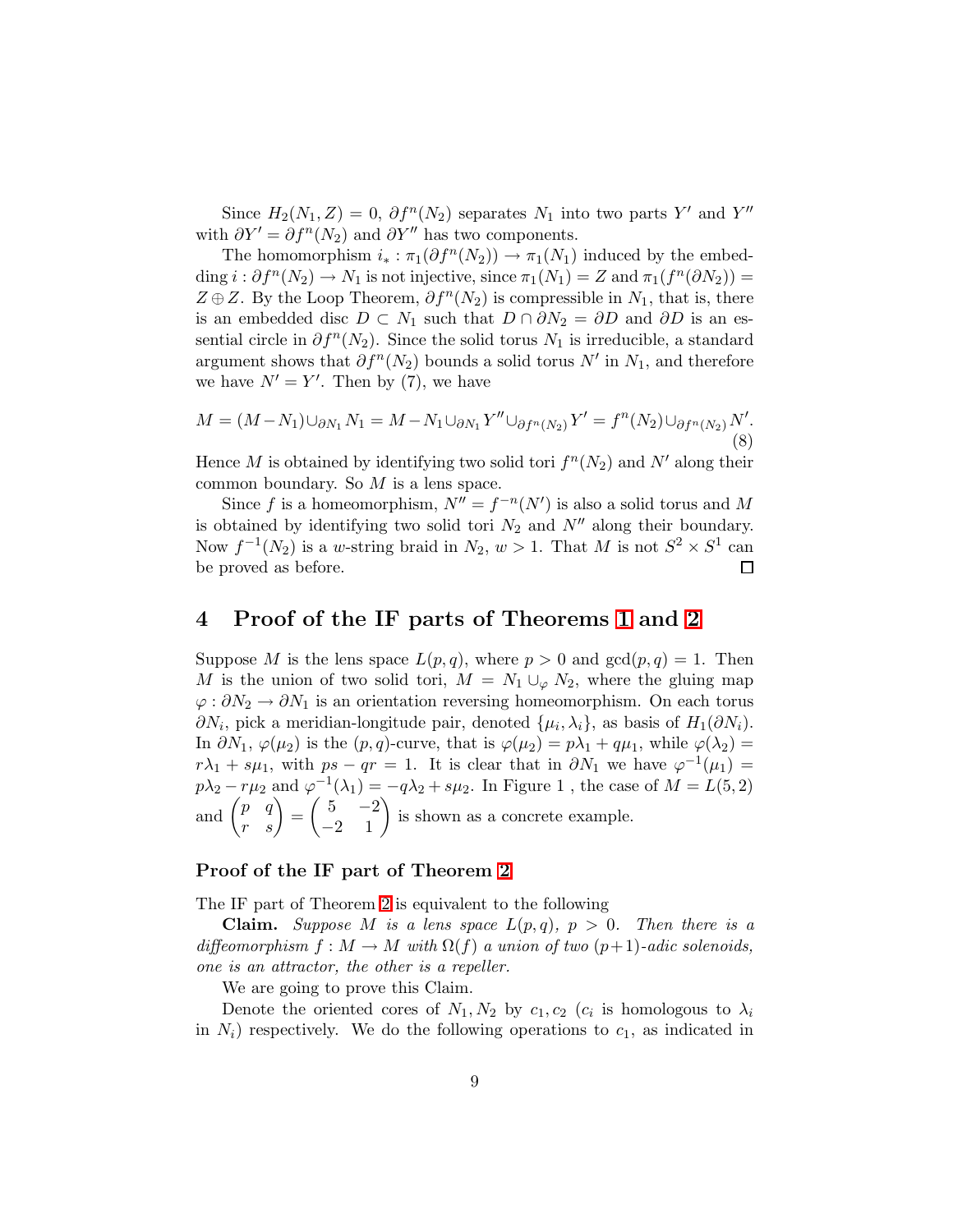

Figure 1: Lens space  $L(p, q)$  as union of solid tori  $N_1 \underset{\varphi}{\cup} N_2$ 



Figure 2: Writhe the core  $c_1$  in  ${\cal N}_1$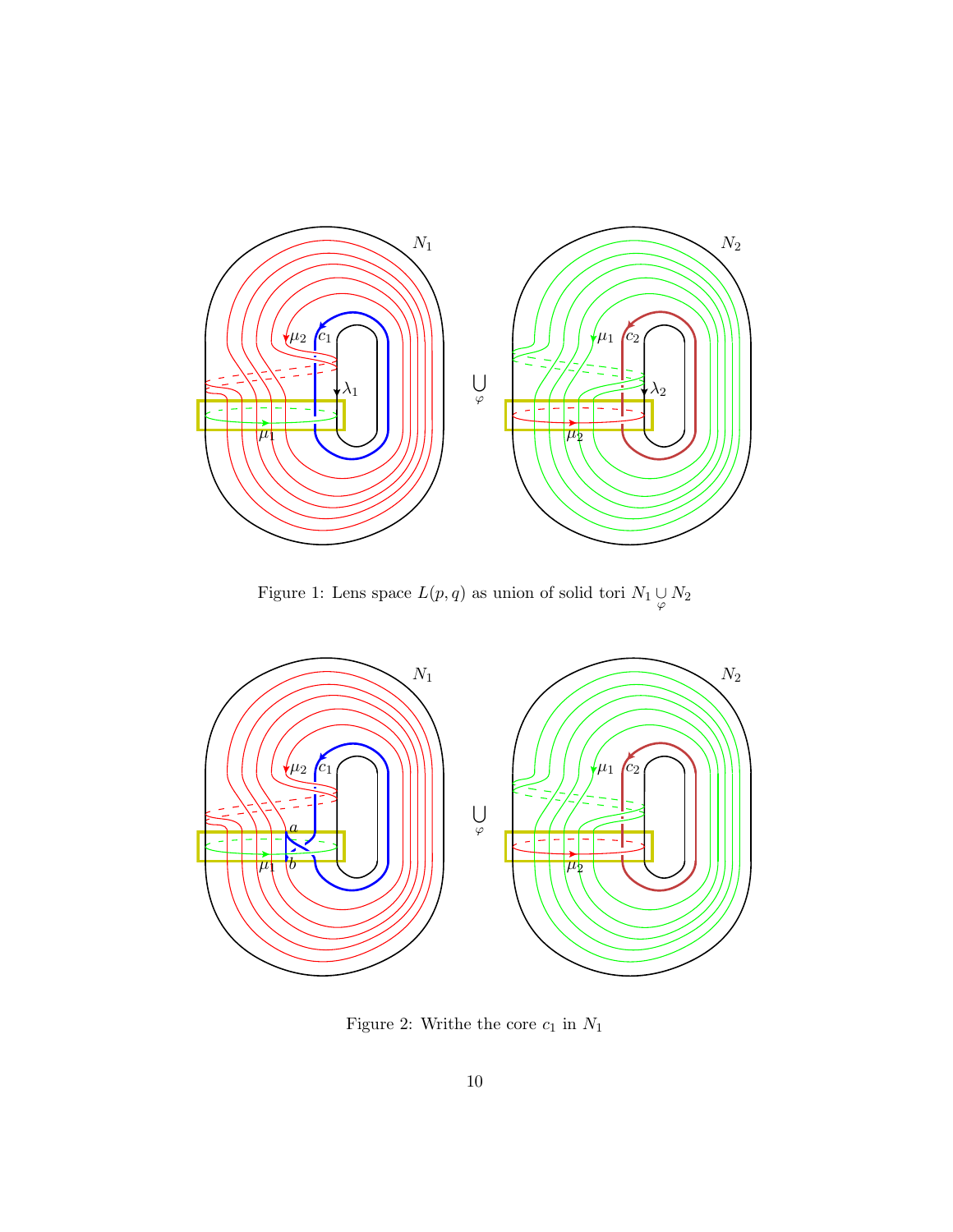

Figure 3: Closed braid  $\beta_1$  in  $N_1$  and core  $c_2$  of  $N_2$ 



Figure 4: Core  $c_1$  of  $N_1$  and closed braid  $\beta_2$  in  $N_2$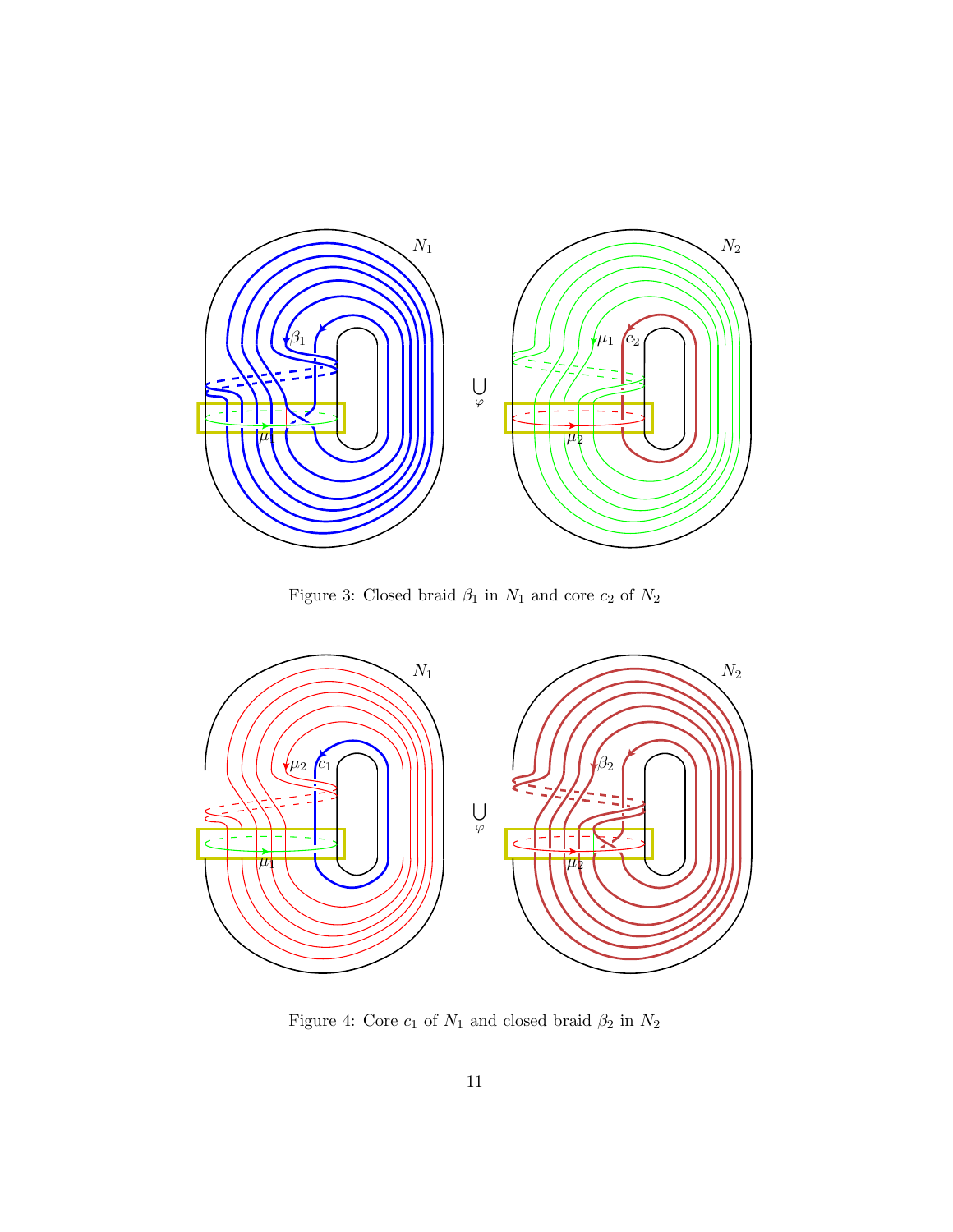Figure 2: Writhe  $c_1$  locally, moving a subarc  $\overline{ab}$  toward  $\partial N_1$  and identify it with a subarc of  $\varphi(\mu_2)$ . Since  $\mu_2$  bounds a meridian disk in  $N_2$ , we can push  $\overline{ab}$  across the disk, the effect seen in  $N_1$  is to replace  $\overline{ab}$  with its complement in  $\varphi(\mu_2)$ , see Figure 2. Finally, pushing the obtained curve into Int  $N_1$ , we get a closed braid  $\beta_1$  in  $N_1$ , as indicated in Figure 3. (In fact,  $\beta_1$  is the "connected sum" of the "writhed"  $c^{-1}$  with  $\varphi(\mu_2)$  in  $N_1$ .) Do similar operations to  $c_2$  in  $N_2$ , we get a closed braid  $\beta_2$  in  $N_2$ , as indicated in Figure 4. Now  $\beta_1 \sqcup c_2$  and  $c_1 \sqcup \beta_2$  are two links in M.

#### <span id="page-11-0"></span>**Lemma 3.** The two links  $\beta_1 \sqcup c_2$  and  $c_1 \sqcup \beta_2$  are isotopic in M.

*Proof.* Recall that  $\beta_1$  is obtained by isotoping  $c_1$ , thus if we perform the inverse of the above isotopy, we can transform  $\beta_1$  into  $c_1$ . We will show that the same isotopy also transforms  $c_2$  into  $\beta_2$ .

From now on, we only use local pictures (represented in the rectangular frame in Figures 1–4) to show changes in both  $N_1$  and  $N_2$  simultaneously. The initial local picture of  $\beta_1 \sqcup c_2$  is shown in Figure 5-1. In  $N_1$  (on the left),  $\beta_1$  is a closed braid in  $N_1$ , and a segment of  $c_2$  is shown outside of  $\partial N_1$ . On the right, most of  $\beta_1$  coincides with  $\mu_2$ , along with the part slightly outside  $\partial N_2$ , and  $c_2$  is the core of  $N_2$ . Our isotopy consists of the following three steps:

STEP 1.  $\mu_2$  bounds a meridian disk in  $N_2$ , so we can pull  $\beta_1$  across the disk. At the same time, a subarc of  $c_2$  is pulled into  $N_1$ , as indicated in Figure 5-2.

STEP 2. In the local picture Figure 5-2,  $\beta_1$  has a self-crossing. A local half twist will eliminate this self-crossing, as indicated in Figure 5-3. Take care so that a subarc  $\overline{cd}$  of  $c_2$  lies on  $\varphi^{-1}(\mu_1)$ . Now compare Figure 5-2 and Figure 5-3, we find an interesting fact: except for the colors and labels, the left/right part of Figure 5-2 is the same as the right/left part of Figure 5-3. This symmetry suggests that the next step is a kind of inverse to Step 1.

STEP 3. Push the subarc  $\overline{cd}$  across the meridian disk of  $N_1$ , as indicated in Figure 5-4. We see that  $\beta_1$  is deformed to  $c_1$ , and  $c_2$  is deformed to  $\beta_2$ .  $\Box$ 

*Proof of the Claim.* Note that  $\beta_i$  is a  $(p+1)$ -string braid in  $N_i = S^1 \times D_i^2$ . Isotope  $\beta_i$  in  $N_i$  to meet all fiber discs  $*\times D_i^2$  transversely. Let  $\mathcal{N}(\gamma)$  denote the closed tubular neighborhood of a closed curve  $\gamma$ , and think of  $N_i$  as  $\mathcal{N}(c_i)$ .

Choose  $\mathcal{N}(\beta_i)$  to be a disc bundle over  $\beta_i$  embedded into  $N_i$  so that each disc fiber  $\subset \ast \times D^2$  (for  $\ast \in S^1$ ) and has diameter  $\lt 1/(p+1)^2$ . Moreover we may assume that  $N(\beta_i)$  misses the core  $c_i$ .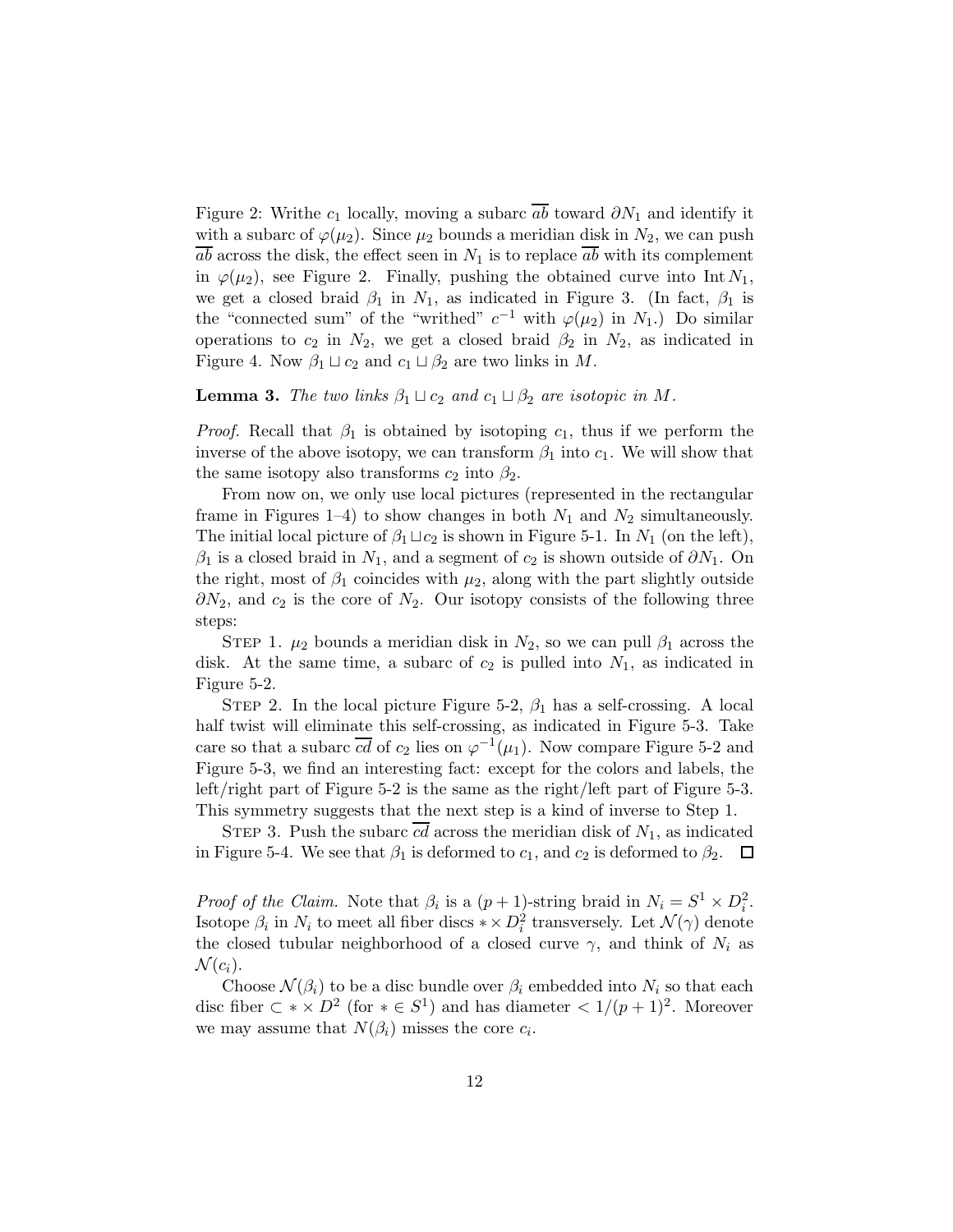

⇓

Pull across the meridian disk of  ${\cal N}_2$  $N_1$  | | | | |  $N_2$  $\overline{\phantom{a}}$  $\frac{a}{\sqrt{a}}$ f a U b ϕ b

⇓



⇓



Figure 5: Local pictures of the 3-step isotopy from  $\beta_1 \sqcup c_2$  to  $c_1 \sqcup \beta_2$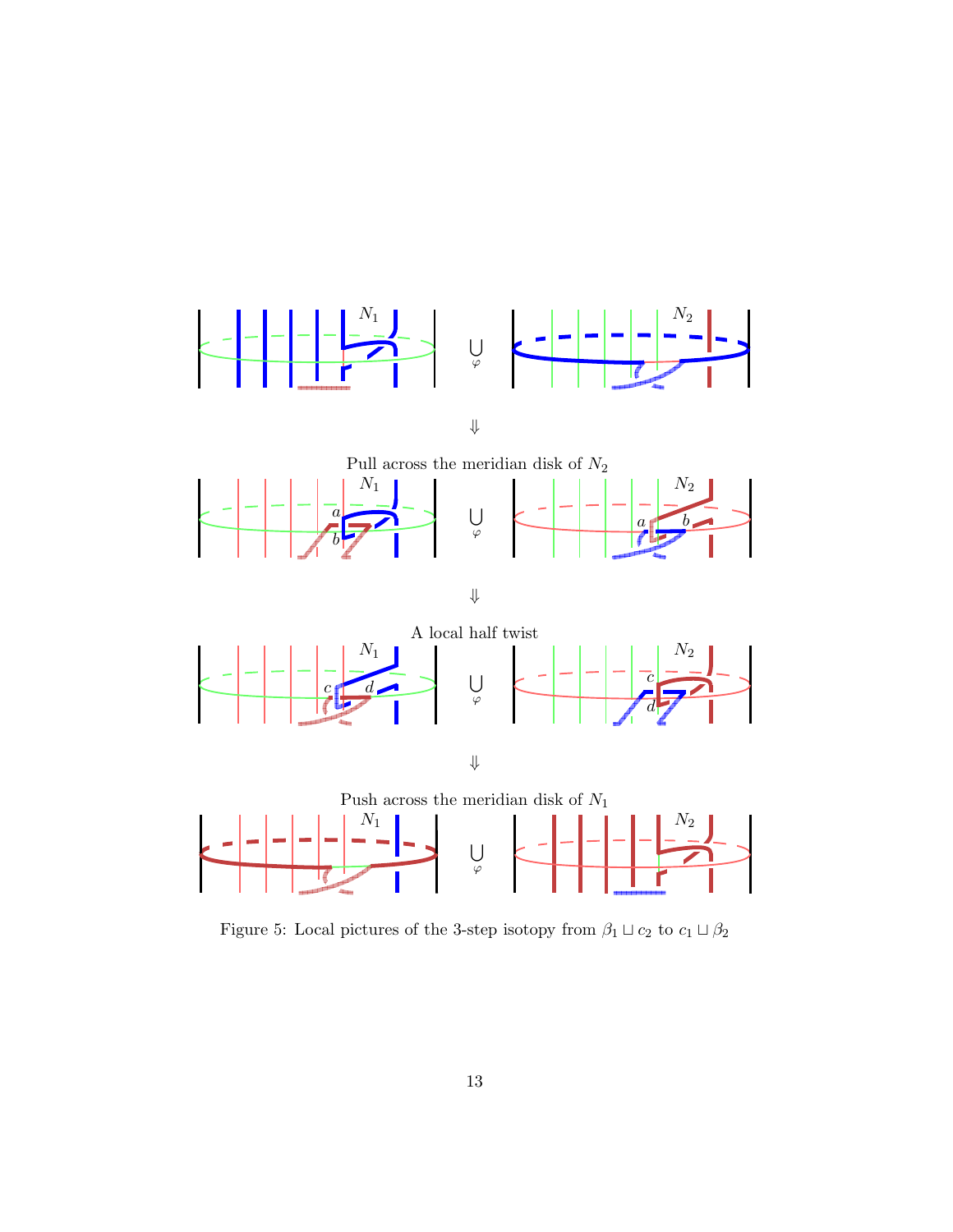The isotopy provided by Lemma [3](#page-11-0) that sends  $\beta_1 \sqcup c_2$  to  $c_1 \sqcup \beta_2$  can be adjusted to send  $\mathcal{N}(\beta_1) \sqcup N_2$  to  $N_1 \sqcup \mathcal{N}(\beta_2)$ , and to be "linear" and "disc-fiber preserving" on  $\mathcal{N}(\beta_1) \sqcup N_2$ . Then extend it to a diffeomorphism  $f : M \to M$ which sends  $\overline{N_1 - N(\beta_1)}$  to  $\overline{N_2 - N(\beta_2)}$ .

Now the  $(p+1)$ -adic solenoids  $S_1 = \bigcap_{h=1}^{\infty} f^{-h}(N_1)$  and  $S_2 = \bigcap_{h=1}^{\infty} f^h(N_2)$ are the repeller and the attractor of f respectively. Moreover for each  $x \notin$  $S_1 \cup S_2$ ,  $f^n(x)$  approaches to  $S_2$  as n approaches to infinity, hence  $\Omega(f)$  =  $S_1 \cup S_2$ .

We have finished the proof of the Claim, therefore the IF part of Theorem [2.](#page-1-0)  $\Box$ 

Remark. By repeating the operations in the proof, we see that in the IF part of Theorem [2,](#page-1-0) the  $\Omega(f)$  can be chosen to be two explicit  $(mp+1)$ -adic solenoids,  $mp + 1 \neq 0, \pm 1$ .

#### Proof of the IF part of Theorem [1](#page-1-1)

Suppose  $M = N#L(p,q)$ . It is easy to see that the isotopy above that sends  $\beta_1 \sqcup c_2$  to  $c_1 \sqcup \beta_2$  can be adjusted to send  $N_2$  to  $\mathcal{N}(\beta_2)$ , to be "linear" and "disc-fiber preserving" on  $N_2$ , and to be the identity on a 3-ball  $B^3$  in  $N_1$ . Therefore there is a diffeomorphism on the  $L(p,q) - \text{int}B^3$  which has a knotted solenoid as a hyperbolic attractor and is identity on its 2-sphere boundary. Such a diffeomorphism can be extended to M by the identity on the punctured N.

We have proved the IF part of Theorem [1.](#page-1-1)

## <span id="page-13-0"></span>5 Proof of the Corollary

We start from the end of the proof of the IF part of Theorem [2.](#page-1-0)

Since  $\Omega(f)$  consists of two Smale solenoids  $S_1$  and  $S_2$ ,  $\Omega(f)$  meets Axiom A.

To prove the Corollary, we need the following explicit description of stable and unstable manifolds of  $\Omega(f)$ .

First,  $S_1$  is the union of stable manifolds of points in  $S_1$ , and  $S_2$  is the union of unstable manifolds of points in  $S_2$ . Moreover, since  $f^{-1}|N_1|$  (resp.  $f|N_2$ ) preserves the disc fibers of  $N_1$  (resp.  $N_2$ ),  $\mathbb{F}_1 = \bigcup f^n(S^1 \times D_1)$  (resp.  $\mathbb{F}_2 = \bigcup f^{-n}(S^1 \times D_2)$  provides an  $R^2$ -foliation of  $L(p,q) - S_2$  (resp.  $R^2$ foliation of  $L(p, q) - S_1$ , which is the union of unstable manifolds of points in  $S_1$  (resp. the union of stable manifolds of points in  $S_2$ ). Hence we have

$$
W^{s}(S_1) = S_1, \quad W^{u}(S_1) = \mathbb{F}_1, \quad W^{u}(S_2) = S_2, \quad W^{s}(S_2) = \mathbb{F}_2.
$$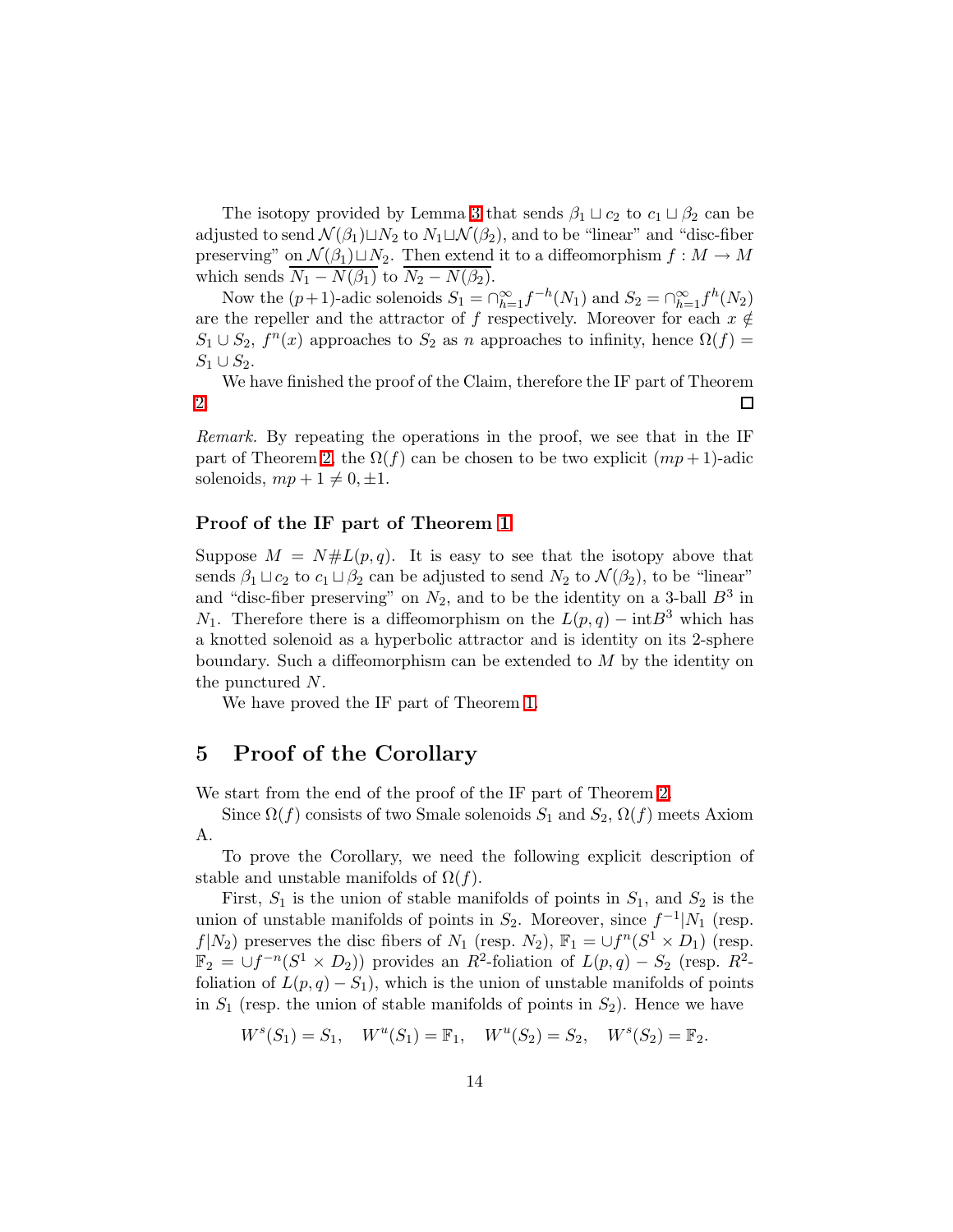Therefore

$$
W^s(S_1) \cap W^u(S_2) = \emptyset, \qquad W^s(S_2) \cap W^u(S_1) \neq \emptyset.
$$

It is clear that f meets the no cycle condition. Hence f is  $\Omega$ -stable by (b) of the Stability Theorem.

<span id="page-14-2"></span>This  $f$  is not structurally stable by the Stability Theorem (a) and the following Lemma [4.](#page-14-2)

#### **Lemma 4.**  $\mathbb{F}_1$  and  $\mathbb{F}_2$  do not meet transversely.

*Proof.* We need only to prove that  $\mathbb{F}_1$  and  $\mathbb{F}_2$ , the restrictions of  $\mathbb{F}_1$  and  $\mathbb{F}_2$ on  $N_1 - N(\beta_1)$  respectively, do not meet transversely.

Note that  $N_1 - N(\beta_1)$  has two different  $(p + 1)$ -punctured disc bundle structures provided by  $\mathbb{F}_1$  and  $\mathbb{F}_2$ . (An *n*-punctured disc is obtained from the 2-sphere by removing the interior of  $n + 1$  disjoint sub-discs.) More directly, one  $(p+1)$ -punctured disc bundle structure is induced from the pair  $(N_1, N(\beta_1))$  and the other is induced from the pair  $(N_1 - N(\beta_1) \cup N_2, N_2)$  $(f^{-1}(N_2), f^{-1}(N(\beta_2)) \cong (N_2, N(\beta_2)).$ 

It is easy to see that the restrictions of two fibrations  $\mathbb{F}_1$ | and  $\mathbb{F}_2$ | on  $\overline{N_1 - N(\beta_1)}$  meet transversely on  $\partial N_1 - N(\beta_1)$ .

Let  $F_1$  be a fiber of  $\mathbb{F}_1$ , which is a  $(p+1)$ -punctured disc. Suppose  $\mathbb{F}_1$ and  $\mathbb{F}_2$  meet transversely on  $\overline{N_1 - N(\beta_1)}$ . Then the intersections of  $F_1$  and  $\mathbb{F}_2$  provide a codimension one foliation on  $F_1$  which meets  $\partial F_1$  transversely. Now the genus  $(p+1)$  closed surface  $D(F_1)$ , the double of  $F_1$ , will admit a codimension one foliation, which is impossible since  $|p+1| > 1$ . □

We have completed the Proof of the Corollary.

Acknowledgement. We would like to thank the referee for his suggestions which enhanced the paper. We also thank Professors H. Duan, S. Gan and L. Wen for helpful conversations.

## <span id="page-14-0"></span>References

- [EK] J. Eells, Jr., and N.H. Kuiper, Manifolds which are like projective planes, IHES Publ. Math. 14(1962), 5–46. MR 26:3075
- <span id="page-14-1"></span>[F] J. M. Franks, Knots, links and symbolic dynamics, Ann. of Math. 113(1981), 529–552. MR 83h:58074